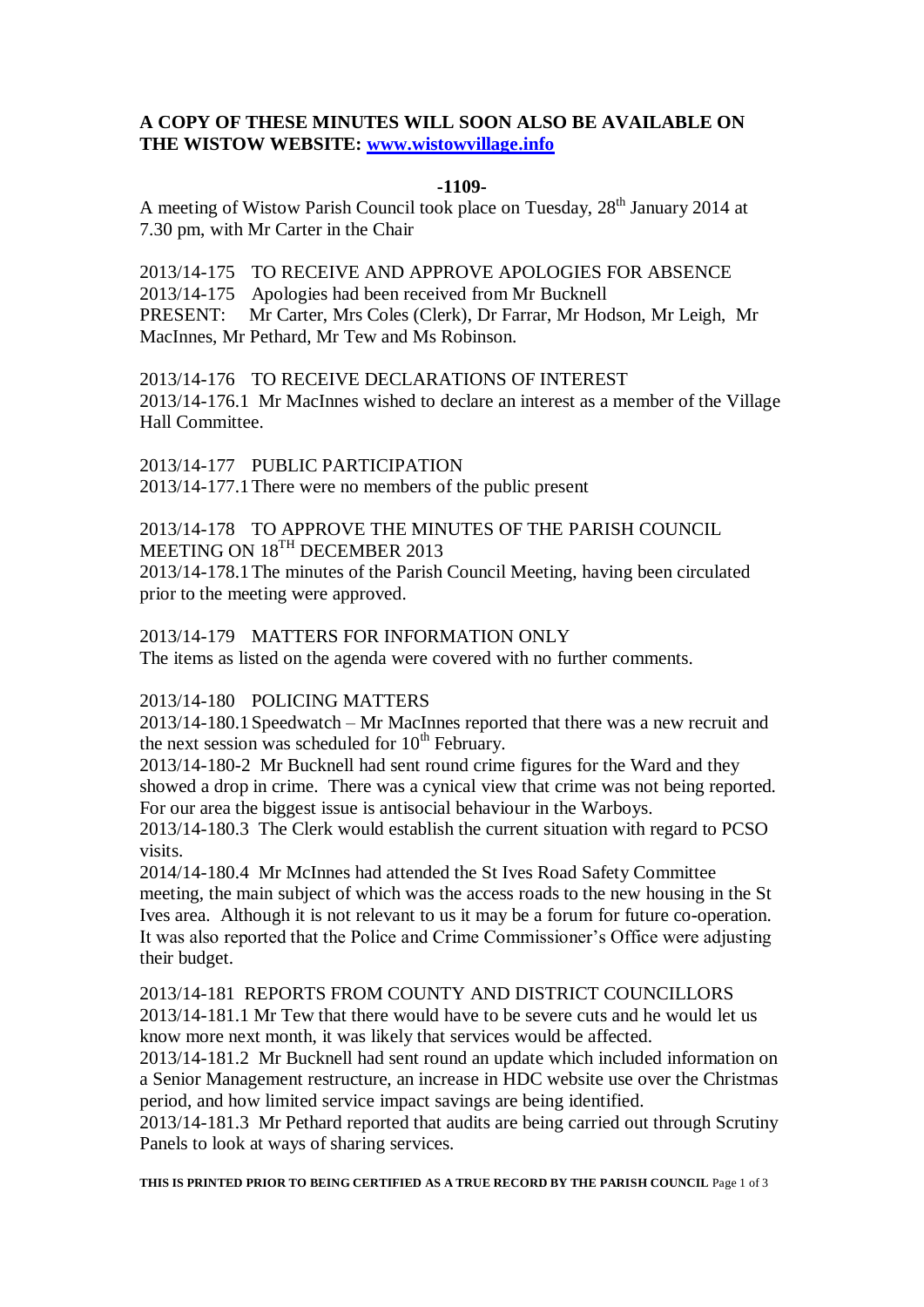#### 2013/14-182 FINANCE

a) to approve the financial statement and cashflow prediction for 2013/14 2013/14-165.1This had been circulated to Councillors present prior to the meeting and was unanimously agreed.

| b) to approve payment of outstanding amounts : |          |
|------------------------------------------------|----------|
| Ray Burton, removal of bus shelter roof        | £ 20.00  |
| Village Hall Committee – hire                  | £ 125.00 |

2013/14-183 CORRESPONDENCE

2013/14-183.1No donation would be made to MAGPAS

2013/14-183.2 The Clerk would respond to Dr Manwaring and suggest that he reports the vandalism on his allotment to the police. It is difficult to be sure that this is linked with his Speedwatch involvement.

2013/14-184 TO CONSIDER ANY PLANNING APPLICATIONS RECEIVED 2013/14-184.1None received

## 2013/14-185 HIGHWAY WARDEN'S REPORT

2013/14-185.1There had been a vague response from Highways in response to our request for permission to install a MVAS sign. Ms Robinson would go back and thank them for their advice and push for their support. Mr McInnes would take photos of the nominated locations to forward to Highways.

2013/14-185.2 B1040 repairs would be carried out before the end of the financial year, the A141 is also being resurfaces. All budget money is being used up and pot holes are being repaired on an ongoing basis wherever teams are located. A small amendment to the no.30 bus timetable has been put forward. Mr Carter reported that the Raveley Road was beginning to break up.

## 2013/14-186 MAINTENANCE ISSUES

2013/14-186.1. Leisure logs had repaired the equipment but put the problem down to the use of an industrial strimmer. Mr McInnes had costed a battery strimmer which he was prepared to use around the equipment but the Clerk would contact the contractors in the first instance. Mr Burton had quoted £19 per bin to secure the waste bins. It was agreed to purchase one bin and ask him to secure the existing and the new bin into place, and also tidy up the hedge which was full of brambles. 2013/14-186.2 Jamie Telling is making good progress on the bus shelter and had suggested two further improvements – cast iron effect guttering and to make the bench into a u shape, to take in both sides of the shelter, at an extra cost of £570, total cost £3370. This was agreed. An application has gone to the Red Tile Wind Farm Trust for a grant for 50% of the cost of the recycled materials. We had received an invoice for £2,000 for part payment but it was agreed that Mr Leigh and Dr Farrar could authorise full payment prior to the next meeting if they were satisfied with the job.

**THIS IS PRINTED PRIOR TO BEING CERTIFIED AS A TRUE RECORD BY THE PARISH COUNCIL** Page 2 of 3